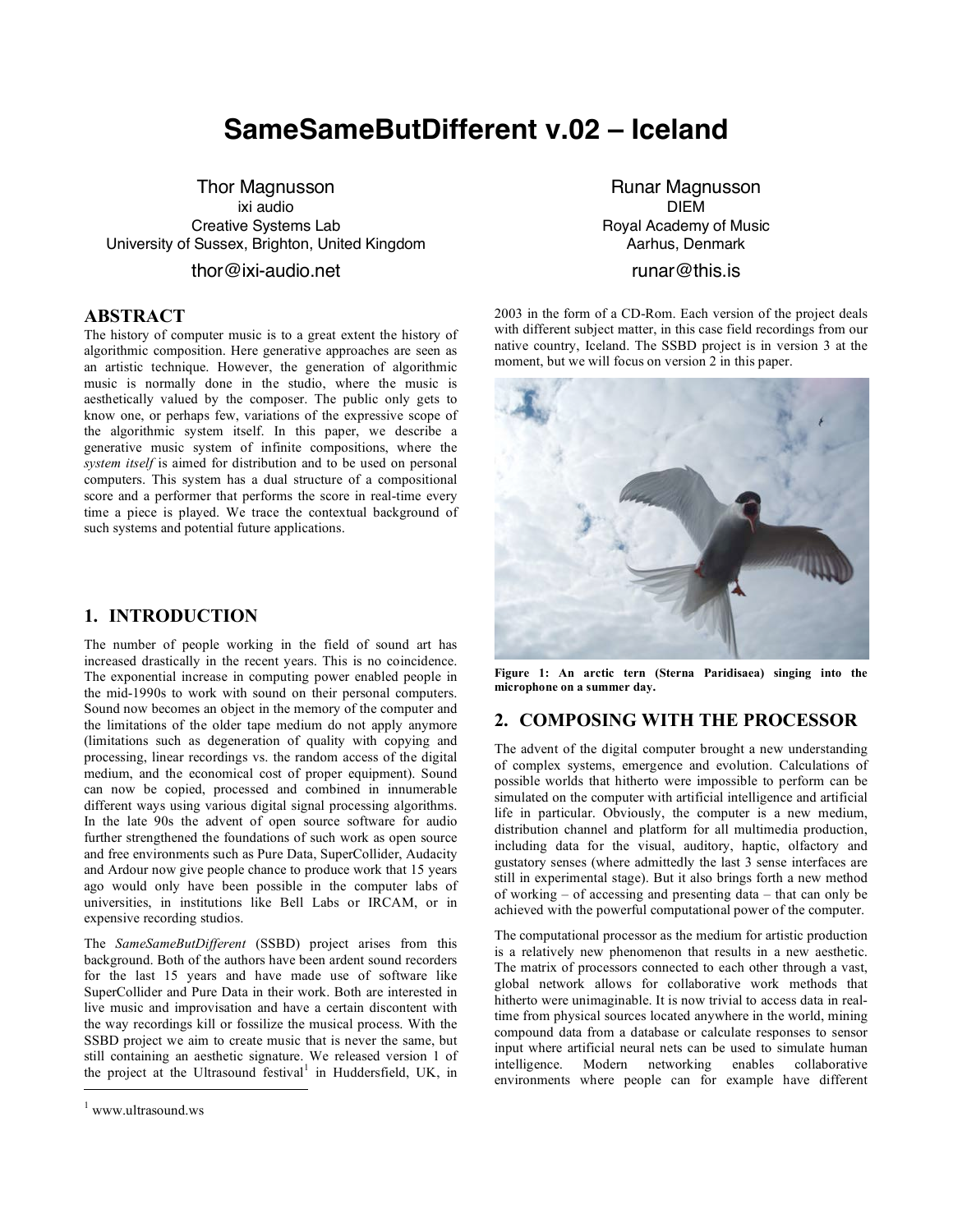interfaces to the same sound engine or communicate through code in a networked performance.<sup>2</sup> What is of main interest here though is the power of the computer to calculate music in realtime, which essentially means that the computer is not just a player that plays a recording of some performance, but an active interpreter that interprets the score (the program) written by the composers (the programmers).



**Figure 2: SSBD performed at the Ertz festival in Basque Country.**

# **2.1 Live Generative Music**

j

The term "generative music" has come to signify algorithmic music, i.e. music that is created through a system of rule following. Philip Galanter has provided a definition of generative art: "Generative art refers to any art practice where the artist uses a system, such as a set of natural language rules, a computer program, a machine, or other procedural invention, which is then set into motion with some degree of autonomy contributing to or resulting in a completed work of art". [2] Note that the generative work does not have to be computer based; it could just as well be a natural system or even a person following the instructions. (The etymology of the word "computer" shows us that the first computers were indeed humans). For the sake of focus we exclude in this paper the analysis of old generative music such as Chinese wind chimes, wind flutes, water fountains, etc. and the instruction pieces by many of the Fluxus artists, notably La Monte Young and Yoko Ono. All these pieces are generative, but not computational in the sense that we're interested in here.

For decades, people have been writing algorithmic music using programming languages as musical scores. The computer becomes the interpreter that follows the instructions written by the composer. The composer has the possibility of using stochastic processes, Markov chains, artificial intelligence, artificial life and all kinds of external sensor input into the machine, such as human gestures, weather variables or data from the internet. The history of computer music is very much a history of algorithmic music. In this context we can mention Lejaren Hiller, Iannis Xenakis, John Cage, Stockhausen, Barry Truax, David Cope, Curtis Roads, etc. as composers that all have used generative methodologies in their compositional practice. Typically the music is generated and evaluated aesthetically by the system creator in the studio and then released as a static document/documentation into the cultural domain. However, what we have not seen very much of is the production and release of *systems* that generate/perform music live for the listener. We are interested in the production of generative music where the *generative system itself* is released (sold or given away) for people to enjoy and experiment with at home. We will now look briefly at 4 such systems:

## *2.1.1 Eno's Generative Music 1*

In 1996, Brian Eno released the *Generative Music*  $I^3$  software written for the SSEYO Koan program. Koan was a tool for creating generative music and SSEYO released Koan players that could interpret Koan code. It was released on a floppy disk and to run the music, the listener would need a specific range soundcard and the Koan plugin. It was relatively expensive at the time (£45) and did not achieve much popularity although media were interested. The fact that it did not sell much is more likely the novel presentation of the music. People found it hard to understand the ideas behind generative music.

## *2.1.2 The Infinite CD*

The Infinite CD by Antoine Schmitt<sup>4</sup> and Vincent Epplay was released in 1999. It was distributed as a program on a CD-Rom and would work on both Macintosh and Windows operating systems. The authors state that the reasons for making the work are that composers are looking for new ways of composing and people are looking for new listening habits and non-intrusive music. Finally they point out that the affordances of today's technology enable this type of work.

#### *2.1.3 Morpheus*

The Morpheus  $[1]$  CD-Rom<sup>5</sup> from 2001 was initiated by John Eacott and contained works by 5 composers that all wrote their music in SuperCollider code. The CD contained a runtime version of SuperCollider that would interpret the compositions in realtime. This release was a highly successful experiment, but suffered from the fact that SuperCollider was only available on Macintosh operating systems at that time. This situation has changed now and SuperCollider is truly cross platform.

## *2.1.4 SSBD. V.01*

Version 01 of SameSameButDifferent was released on a CD-Rom by the ixi label $<sup>6</sup>$  in 2003. This version focused on the eccentric</sup> anomalies of human and insect behavior; on micro and macro intelligence in swarm behavior at both human and insect level . A version of the software is played daily at the world's first generative radio station rand $(y_0, \hat{y}_0)$ .

 $\overline{a}$ 

6 http://www.ixi-audio.net/label

<sup>&</sup>lt;sup>2</sup> One of the authors recently participated in a musical performance through a high-speed network that involved a realtime musical improvisation between musicians in Helsinki, Finland and Fairbanks, Alaska. For documentation of the performance: http://silakka.fi/netcon/fairbanks.html

<sup>3</sup> see: http://www.inmotionmagazine.com/eno1.html

<sup>4</sup> http://www.gratin.org/as

 $<sup>5</sup>$  http://www.mushimushi.net/morpheus/</sup>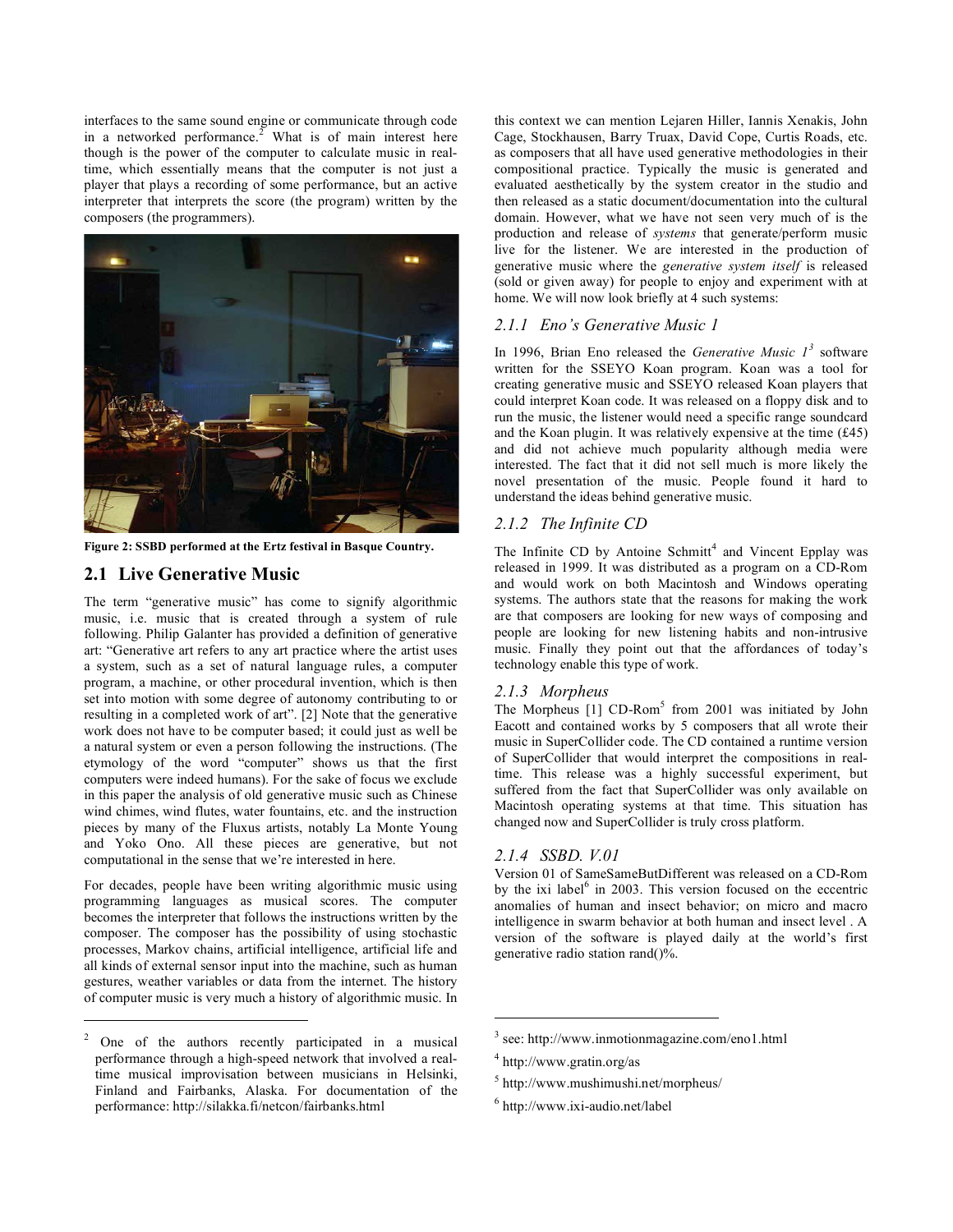## *2.1.5 Online presences*

New media bring forth new concepts of ownership and storage. Do we need to own a physical copy of the storage medium? Do we even need to own a digital copy of it as it can be easily accessed and enjoyed from an online source? There are various generative works online, such as many of the works found on the soundtoys<sup>7</sup> website or on the rand( $9\%$ <sup>8</sup> radio station. It varies whether these works are running through software in the listener's/viewer's browser or being streamed from a server in the form of audio/visual stream. Obviously both have limitations and constraints for the composer, such as platform dependencies, browser plugin support and the necessity for ubiquitous network connections. It remains to be seen how online presence of works will develop and become part of daily listening habits.

# **3. SSBD AS PHONOGRAPHY**

In Western musical culture, the old mind/body dualism exhibits itself in the distinction between music as a score on the one hand and music as a performance through embodied and situated activity on the other. We have the intellectual system of notation and musical theory **–** the cerebral activity composing on paper **–** versus the embodied activity of playing an instrument, where style is incorporated into the body through practice. This dualism has resulted in the kitschification of two roles: of the composer as a genius and the performer as virtuoso. The latter part of the  $20<sup>th</sup>$ century saw an increasing focus on sound itself, the rejection of the institutional middle class music education, and emphasis on improvisation in musical performances. SSBD transcends the dualism mentioned above with its blurry conceptualization of authorship and performance: the focus is on sound and texture that is generated in real-time by interpreting instructions that are created partly by humans and partly by the machine.



**Figure 3: Ice and river sounds from the south of Iceland**

# **3.1 Background**

Using sound objects (objet sonore) in music was explored by Oskar Fischinger and other experimental film makers in the 1930s when the sound film was invented. However, it was only with the invention of the electromagnetic tape that musicians started using recordings as part of their music. A testimony of that is the musique concrete group that existed around Pierre Schaeffer in

j

the 1950s in Paris. Schaeffer and others recorded sounds on tape, catalogued them in a complex system, and made systematic use of them in their compositions. In the 1980s digital samplers were introduced where people could record a sound and manipulate it digitally and control with digital interfaces. Together with these early explorations of the found sound and ever more sophisticated technology, the idea of using real world sounds in music became commonly accepted. But it took time for this to infiltrate into popular culture: just consider in this context the media attention in 1981 of the release of *My Life in the Bush of Ghosts* by Brian Eno and David Byrne or in 1998 when Matthew Herbert released his *Around the House* album (made of pure domestic sounds).



**Figure 4: Recording volcanic bubbling clay pot**

There is another trace that leads to the contemporary understanding of environmental sounds as music. In 1952 David Tudor performed the piece 4'33" by John Cage. It consisted of him sitting in front of the piano and opening and closing the lid 3 times. The only sounds were those of the environment: outside traffic, ambulances, people coughing, scratching and breathing. Cage himself might have been listening to his nervous system and blood pressure. Here the focus of the composer is on including the environmental sounds, the surroundings – the soundscape. A door was opened to the inclusion of the accidental, which emphasized the creative and the interpretive role of the listener.

# **3.2 Quick Definition of Phonography**

Phonography could be defined as the sonic equivalent to photography, i.e. a methodology where the phonographer "frames" the sonic environment by carefully choosing the location and time with special attention to what he or she wants to record. There is a strong emphasis on the process of the recording; the focus on place (with its historical and geographical signification) and the time in which it is recorded. Everything that vibrates is of utter importance: if there are people in the environment, animals, natural sounds, machines, or parasensory sounds such as electromagnetic waves, ultrasound or infrasound, etc. Not only is the time-space aspect important but also which equipment is used (mono, stereo, binaural, 3D field microphones, analog or digital recording devices and the bit resolution and sample rate used in the recording) and where it is placed (zooming in to the sound source or backing off to get an overall scope of the sound field).

<sup>7</sup> http://www.soundtoys.net

<sup>8</sup> http://www.r4nd.org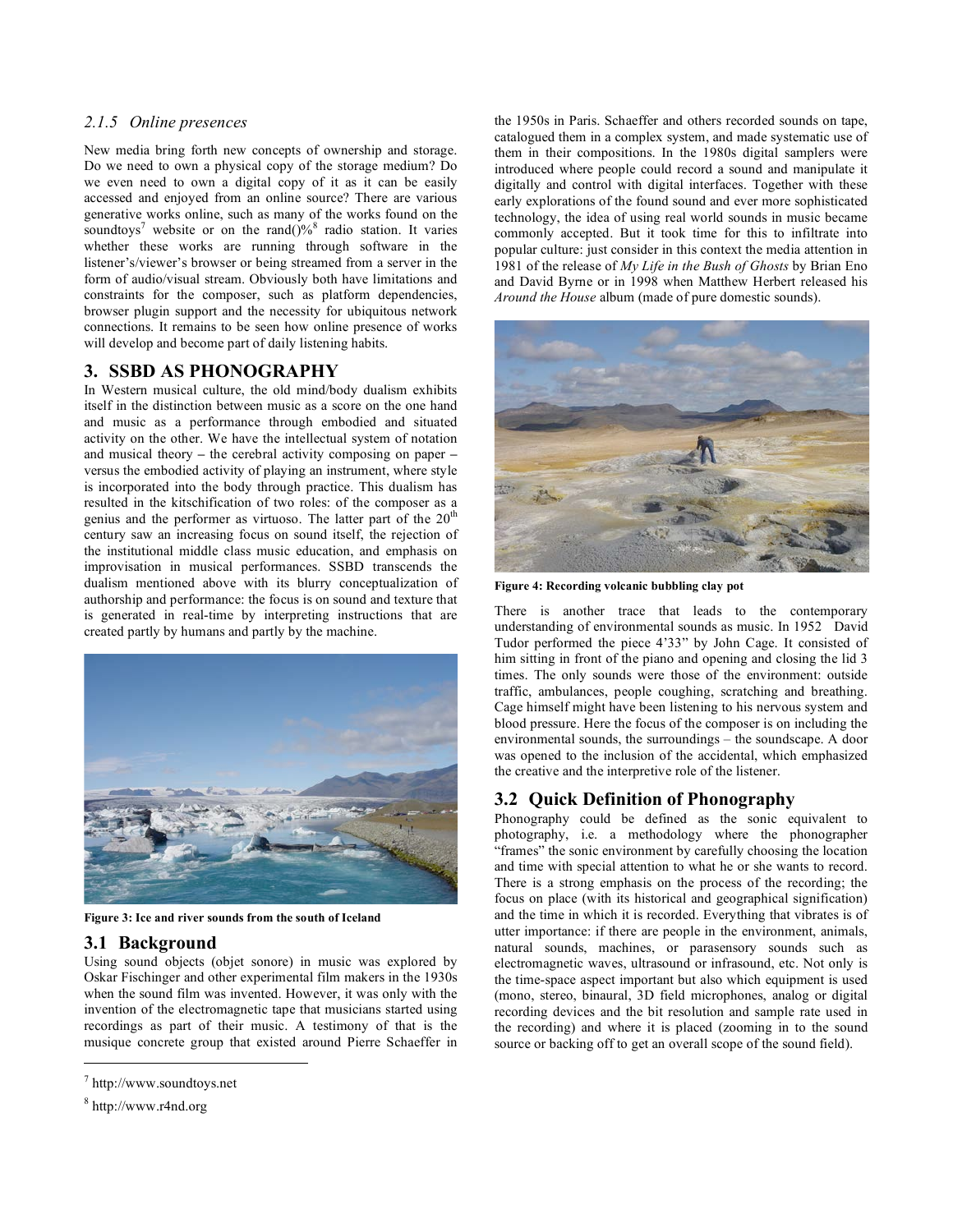### **3.3 The Schizotopia of SSBD**

The sound sources of *SSBD v.02 – Iceland* are field recordings of Icelandic nature (geysers, hot springs, rivers, springs, ocean, wind, fire, birds, foxes, sheep, snow, ice, glaciers, rocks, etc.) recorded over a long period of time. In choosing the recordings we have deliberately excluded human noises, which was relatively easy as there was hardly any human noise in the remote places where the sounds were recorded. Our aim is to represent the natural soundscapes of the country in as many ways and combinations as possible and for that purpose the generative music format is ideal. The recordings serve as raw locations but in each performance of SSBD we get a unique fictional place, which could or could not possibly exist. The listener is situated in these locations with a binaural head that could or could not possibly exist, as the zooming into particular sounds and their subtle processing can be disproportionate to other sound origins. Not only is the head dispersed in space, but the sound sources themselves change locations gradually, creating the illusion of a levitation and movement inside the soundscape.



**Figure 5: An artist illustration of "schizotopia" in SSBD**

The focus is on location, presence, temporality and the subjective dislocation in space that we have termed here "schizotopia"; namely, the fact that we are faced with infinite locations and infinite ways of virtually placing our ears within that space. We find this creative dislocation of time, place and ears interesting and ear opening. It is as if the frames of the recordings converge into a multidimensional space where our physical laws do not exist. The experience becomes closer to the logic of dreams.

## **3.4 Technological Affordances in Music**

Musical instruments are tools created for maximum expressivity within a certain scope. The history of acoustic instruments shows how they have been developed with concerns to the human body on the one hand and to musical tradition on the other. With the extremely young field of digital instruments the situation is different. Any interface can be built and mapped to any sound process. This means that the musician, instead of training him/herself within a certain tradition and musical culture, has less history to take into account and is less constrained by tradition in the development of the instrument or composition.

SSBD is at the same time a system of notation (the program is the notation script and it could be performed by a human that would read the programming language) and an interpreter or performer

of the music. The word "music" can signify for both the written instructions on a staff notation sheet but also the sound generated by a musician playing the music. The fact is that the boundary between an instrument and a composition is blurry and undefined. We found that when working on the *SSBD v.02 – Iceland* composition, we had the option to perform any musical gymnastics that we could have come up with. The SuperCollider environment is designed to be musically neutral and unlimited. However, the focus of our algorithm design here was to be as subtle and removed from the material itself. We wanted the Icelandic nature to speak for itself.

## **4. TECHNICAL DETAILS**

Technically, *SSBD v.02 – Iceland* is a composition in the form of software written in the SuperCollider audio programming language. The software has access to the sound files and on each performance it chooses different raw material to work with. There are different algorithms processing the sounds and defining how they are combined. Inside the piece are listening agents that perform musical tasks if they get bored. The algorithms behind the composition have been designed with a careful attention to formal structure and what we (the authors) consider suitable amount of changes and activity.



**Figure 6: The user interface of SSBD v.01 - Iceland**

## **4.1 The randomSeed in SSBD**

Each rendering or variation of the composition is fundamentally run by one random seed provided by SuperCollider at the start of the performance. This random seed is the determining factor of what happens in the piece and which random numbers the program will generate for its performative decisions. On the start of a performance we convert the seed into an ASCII name that becomes the title of the piece. This title can be played back again identically as we reconvert the title into a number that becomes the random seed of the performance. The listener can choose a